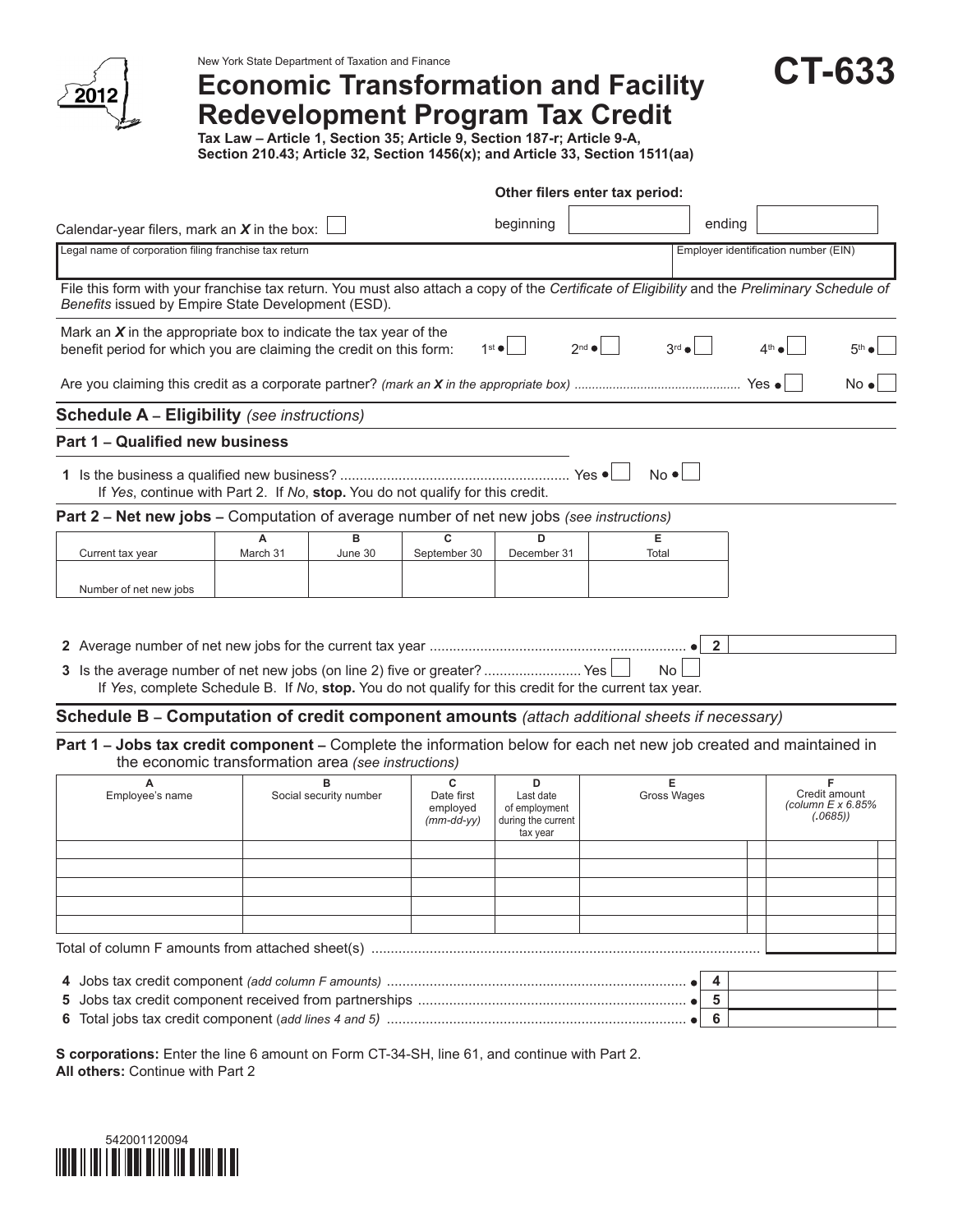# **Part 2 – Investment tax credit component** *(see instructions)*

# **Qualified investment at a closed facility**

| Description of property                                                                                   | Date placed<br>in service<br>$(mm-dd-vv)$ | Cost or other basis for<br>federal income tax<br>purposes | Credit<br>(column C x 10% (.10)) |
|-----------------------------------------------------------------------------------------------------------|-------------------------------------------|-----------------------------------------------------------|----------------------------------|
|                                                                                                           |                                           |                                                           |                                  |
|                                                                                                           |                                           |                                                           |                                  |
|                                                                                                           |                                           |                                                           |                                  |
|                                                                                                           |                                           |                                                           |                                  |
|                                                                                                           |                                           |                                                           |                                  |
|                                                                                                           |                                           |                                                           |                                  |
| 8 Closed facility investment tax credit (enter the lesser of line 7 or the maximum credit amount provided |                                           |                                                           |                                  |

# **All other qualified investments**

| А<br>Description of property                                                                        | в<br>Date placed<br>in service<br>$(mm$ -dd- $vy)$ | Cost or other basis for<br>federal income tax<br>purposes |    | D<br>Credit<br>(column $C \times 6\%$ (.06)) |
|-----------------------------------------------------------------------------------------------------|----------------------------------------------------|-----------------------------------------------------------|----|----------------------------------------------|
|                                                                                                     |                                                    |                                                           |    |                                              |
|                                                                                                     |                                                    |                                                           |    |                                              |
|                                                                                                     |                                                    |                                                           |    |                                              |
|                                                                                                     |                                                    |                                                           |    |                                              |
|                                                                                                     |                                                    |                                                           |    |                                              |
|                                                                                                     |                                                    |                                                           | 10 | 4000000 00                                   |
| 11 Other qualified investments credit component after limitation (enter the lesser of line 9 or 10) |                                                    |                                                           | 11 |                                              |
|                                                                                                     |                                                    |                                                           | 12 |                                              |
|                                                                                                     |                                                    |                                                           | 13 |                                              |
|                                                                                                     |                                                    |                                                           | 14 |                                              |

**S corporations:** Enter the line 14 amount on Form CT-34-SH, line 62, and continue with Part 3. **All others:** Continue with Part 3.

### **Part 3 – Training tax credit component** *(see instructions)*

| Employee's name | Social security number                           | Description of<br>training expense | Date paid<br>$(mm$ -dd-yy $)$ | Amount of<br>expense | Column E<br>$50\%$ (.5) |  | Credit<br>(enter the lesser of<br>column $F$ or \$4000) |  |  |  |  |  |
|-----------------|--------------------------------------------------|------------------------------------|-------------------------------|----------------------|-------------------------|--|---------------------------------------------------------|--|--|--|--|--|
|                 |                                                  |                                    |                               |                      |                         |  |                                                         |  |  |  |  |  |
|                 |                                                  |                                    |                               |                      |                         |  |                                                         |  |  |  |  |  |
|                 |                                                  |                                    |                               |                      |                         |  |                                                         |  |  |  |  |  |
|                 |                                                  |                                    |                               |                      |                         |  |                                                         |  |  |  |  |  |
|                 | Total of column G amounts from attached sheet(s) |                                    |                               |                      |                         |  |                                                         |  |  |  |  |  |

| <b>15</b> Total (add column G amounts) |  |  |
|----------------------------------------|--|--|
|                                        |  |  |
|                                        |  |  |

**S corporations:** Enter the line 17 amount on Form CT-34-SH, line 63, and continue with Part 4. **All others:** Continue with Part 4.

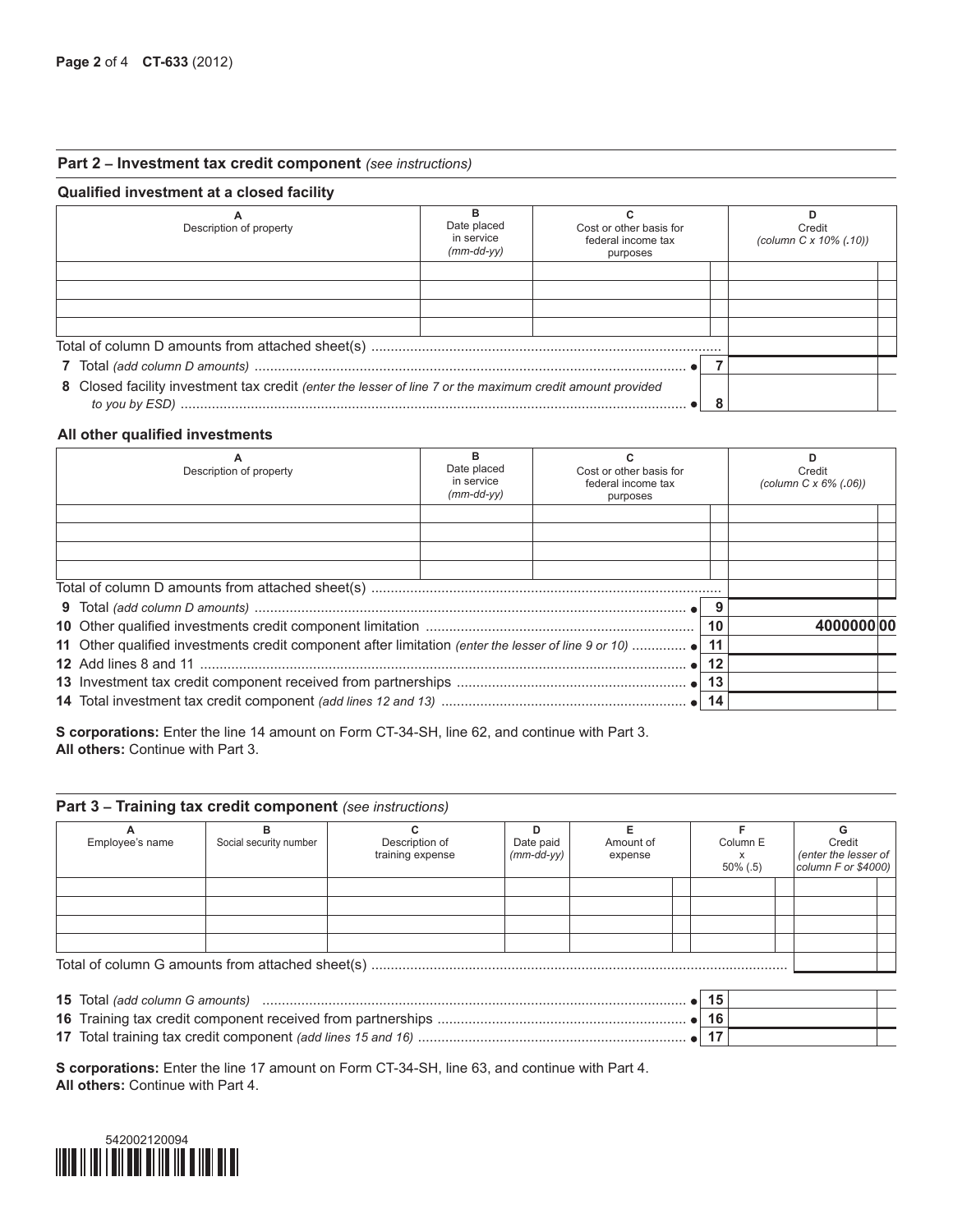# **Part 4 – Real property tax credit component** *(see instructions)*

#### **Property located entirely within closed facility**

| A<br>Eligible real property taxes        | Benefit period<br>vear rate * | Credit amount<br>(column A x column B) |  |
|------------------------------------------|-------------------------------|----------------------------------------|--|
|                                          |                               |                                        |  |
|                                          |                               |                                        |  |
|                                          |                               |                                        |  |
| Total of column C from attached sheet(s) |                               |                                        |  |

**\*** 1st year 50% (.50); 2nd year 40% (.40); 3rd year 30% (.30); 4th year 20% (.20); 5th year 10% (.10)

**18** Real property tax credit component for property located entirely within a closed facility *(add column C amounts)* **18**

### **Property located outside a closed facility**

| А<br>Eligible real property taxes | Benefit period<br>year rate ** | Credit amount<br>(column A x column B) |  |
|-----------------------------------|--------------------------------|----------------------------------------|--|
|                                   |                                |                                        |  |
|                                   |                                |                                        |  |
|                                   |                                |                                        |  |
|                                   |                                |                                        |  |

**\*\*** 1st year 25% (.25); 2nd year 20% (.20); 3rd year 15% (.15); 4th year 10% (.10); 5th year 5% (.05)

| 19 Real property tax credit component for property located outside a closed facility (add column C amounts) • 19 |  |
|------------------------------------------------------------------------------------------------------------------|--|
|                                                                                                                  |  |
|                                                                                                                  |  |
|                                                                                                                  |  |

**S corporations:** Enter the line 22 amount on Form CT-34-SH, line 64. Complete Schedule C, if applicable. **All others:** Continue with line 23.

| <b>Schedule C – Credit summary</b> (see instructions)                                                    |        |  |
|----------------------------------------------------------------------------------------------------------|--------|--|
|                                                                                                          | 23     |  |
|                                                                                                          | ା 24 ' |  |
| 25 Net economic transformation and facilities redevelopment program tax credit (see instructions) .   25 |        |  |

# **Schedule D – Computation of tax credit used, refunded, or credited as an overpayment in the next year** *(see instr.)* **S corporations:** Do not complete this section

|                                                                                                                      | 26 |  |
|----------------------------------------------------------------------------------------------------------------------|----|--|
|                                                                                                                      | 27 |  |
|                                                                                                                      | 28 |  |
|                                                                                                                      | 29 |  |
|                                                                                                                      |    |  |
|                                                                                                                      |    |  |
| 32 Unused tax credit available as a refund or as an overpayment (subtract line 31 from line 25)  . 22                |    |  |
|                                                                                                                      |    |  |
| 34 Amount to be applied as an overpayment to next year's tax (subtract line 33 from line 32; see instructions)  • 34 |    |  |